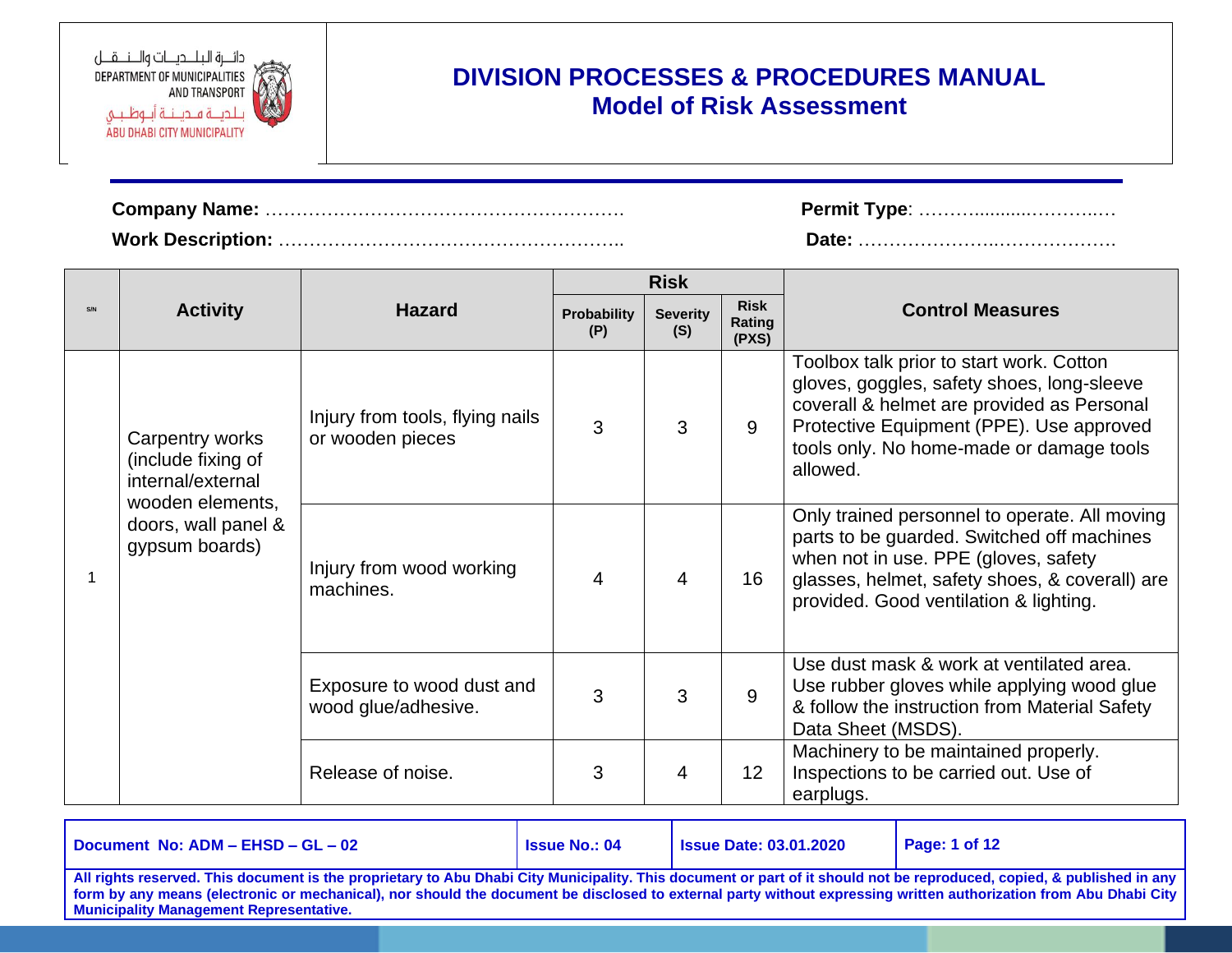دائـــرة الـبـلــــديــــات والــــنــــقــــل DEPARTMENT OF MUNICIPALITIES AND TRANSPORT ABU DHABI CITY MUNICIPALITY

# **DIVISION PROCESSES & PROCEDURES MANUAL Model of Risk Assessment**

|   |                                                                                                                         |                                                                                                                                                                                 | <b>Risk</b>        |                        |                                |                                                                                                                                                                                                                                                                              |
|---|-------------------------------------------------------------------------------------------------------------------------|---------------------------------------------------------------------------------------------------------------------------------------------------------------------------------|--------------------|------------------------|--------------------------------|------------------------------------------------------------------------------------------------------------------------------------------------------------------------------------------------------------------------------------------------------------------------------|
|   | <b>Activity</b>                                                                                                         | <b>Hazard</b>                                                                                                                                                                   | Probability<br>(P) | <b>Severity</b><br>(S) | <b>Risk</b><br>Rating<br>(PXS) | <b>Control Measures</b>                                                                                                                                                                                                                                                      |
|   | Carpentry works<br>(include fixing of<br>internal/external<br>wooden elements,<br>doors, wall panel &<br>gypsum boards) | Waste generation may lead<br>to pollution & contamination.                                                                                                                      | $\overline{2}$     | 3                      | 6                              | Skips/bins for collection & sorting wood<br>waste from other wastes to be provided in the<br>area. Waste to be removed from the area to<br>designated area before it overflows. Toolbox<br>talk before work stars to be conducted.                                           |
| 2 | Painting & polishing                                                                                                    | Chemical hazards such as<br>inhalation & exposure to<br>paints & chemicals vapors &<br>mists, which may cause<br>health implications<br>(respiratory system & eyes<br>related). | 3                  | 3                      | 9                              | Training & toolbox talk to be provided. Proper<br>PPE for hand, foot, body & respiratory<br>protection are provided. Chemical containers<br>must be covered if not in use & stored in<br>suitable chemical store.                                                            |
|   |                                                                                                                         | Paints / chemicals spillage,<br>which may leads to soil<br>pollution & contamination.                                                                                           | $\overline{2}$     | $\overline{2}$         | $\overline{4}$                 | Cleaning of any excess or spilled<br>paints/chemicals immediately. Spill kits to be<br>provided. Paints/chemicals should be kept to<br>minimum quantity at site, & must be stored in<br>tight & proper containers or drums. Provision<br>of dripping trays where applicable. |
| 3 | Grinding/cutting                                                                                                        | Disc breaking / flying<br>fragments caught in eye or<br>cause injury or wounds.<br>Flying- off sparks may<br>cause injury or fire.                                              | $\overline{2}$     | 4                      | 8                              | Carry out periodical inspection for machine,<br>disc, extension cables & connections. Wear<br>face shield & safety glass,                                                                                                                                                    |

**Document No: ADM – EHSD – GL – 02 Issue No.: 04 Issue Date: 03.01.2020 Page: 2 of 12 All rights reserved. This document is the proprietary to Abu Dhabi City Municipality. This document or part of it should not be reproduced, copied, & published in any form by any means (electronic or mechanical), nor should the document be disclosed to external party without expressing written authorization from Abu Dhabi City Municipality Management Representative.**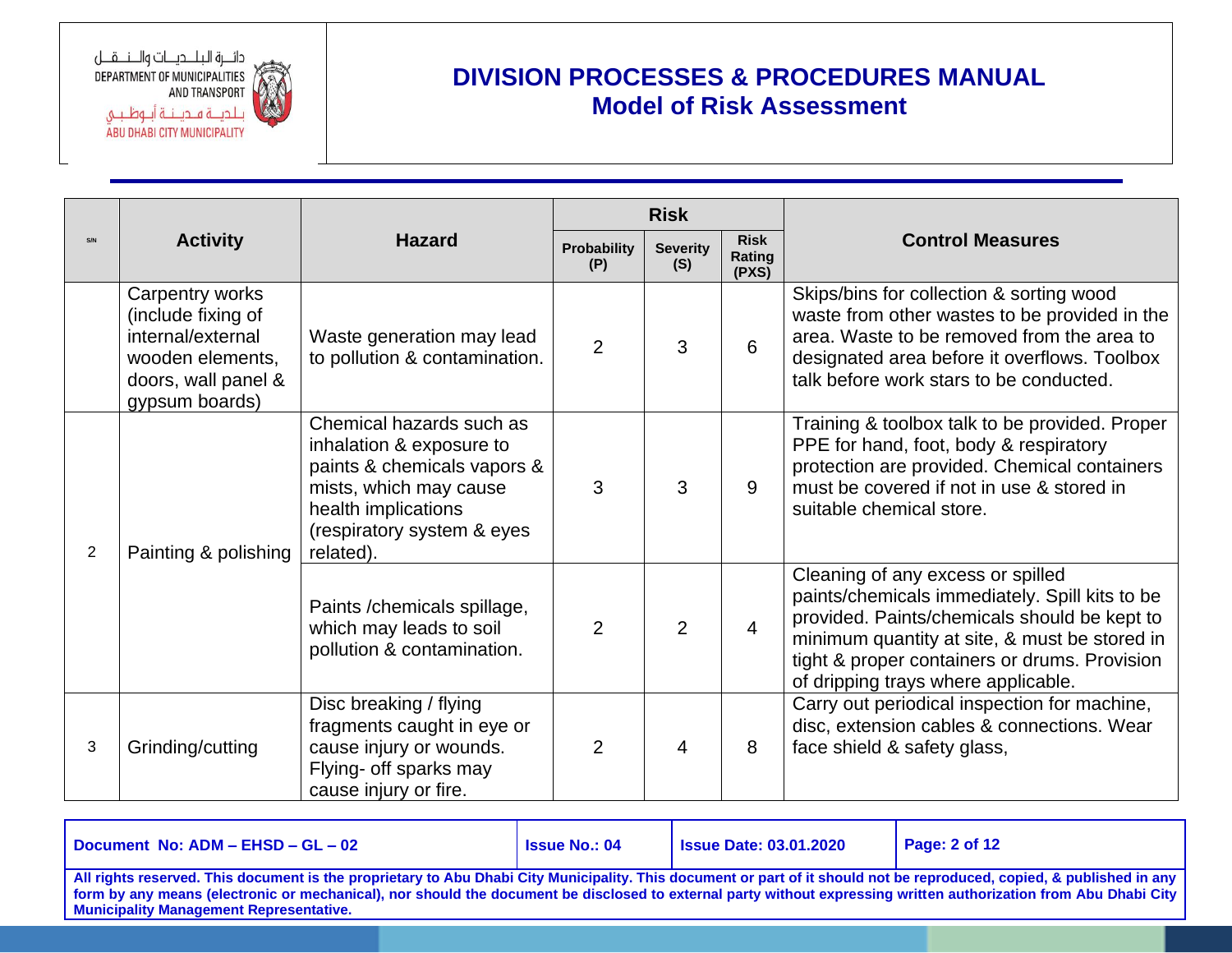

|     |                  |                                                                                                |                           | <b>Risk</b>            |                                |                                                                                                                                                                                                                                                                                                 |
|-----|------------------|------------------------------------------------------------------------------------------------|---------------------------|------------------------|--------------------------------|-------------------------------------------------------------------------------------------------------------------------------------------------------------------------------------------------------------------------------------------------------------------------------------------------|
| S/N | <b>Activity</b>  | <b>Hazard</b>                                                                                  | <b>Probability</b><br>(P) | <b>Severity</b><br>(S) | <b>Risk</b><br>Rating<br>(PXS) | <b>Control Measures</b>                                                                                                                                                                                                                                                                         |
|     |                  |                                                                                                |                           |                        |                                | leather gloves, safety shoes, fire retardant<br>clothing & safety helmet. Grinding wheels<br>stored on hangers. Do not place machine<br>down. Provision of fire extinguisher.                                                                                                                   |
|     | Grinding/cutting | Electric shock or burns.                                                                       | 3                         | 5                      | 15                             | Cable protectors to be used while crossing<br>pathway (if no other route can not be found).<br>Earth Leakage Circuit Breaker (ELCB) to be<br>provided & ensure proper earthing. Operator<br>to use gloves. Maintain follow-up & checks.<br>Toolbox talks to be conducted before work<br>starts. |
|     |                  | Vibration which may lead to<br>white finger (Hand Arm<br>Vibration Syndrome, HAVS)             | 3                         | 4                      | 12                             | Full personal protective equipment to be<br>used at all times (i.e. gloves), breaks to be<br>taken as & when required. Toolbox talks<br>should be convened before work starts.                                                                                                                  |
|     |                  | Exposure to fumes and dust<br>in case of paint removal<br>which may lead to health<br>hazards. | $\overline{2}$            | 3                      | 6                              | Provision of suitable respiratory protective<br>equipment, i.e. air fed face shield or mask<br>(with cartridge).<br>Where necessary, work area shall be<br>enclosed to protect other workers/vicinity or                                                                                        |

| Document No: ADM - EHSD - GL - 02                                                                                                                                                                                                                                                                                                                                                             | <b>Issue No.: 04</b> | <b>Issue Date: 03.01.2020</b> | $\vert$ Page: 3 of 12 |  |  |  |
|-----------------------------------------------------------------------------------------------------------------------------------------------------------------------------------------------------------------------------------------------------------------------------------------------------------------------------------------------------------------------------------------------|----------------------|-------------------------------|-----------------------|--|--|--|
| All rights reserved. This document is the proprietary to Abu Dhabi City Municipality. This document or part of it should not be reproduced, copied, & published in any<br>form by any means (electronic or mechanical), nor should the document be disclosed to external party without expressing written authorization from Abu Dhabi City<br><b>Municipality Management Representative.</b> |                      |                               |                       |  |  |  |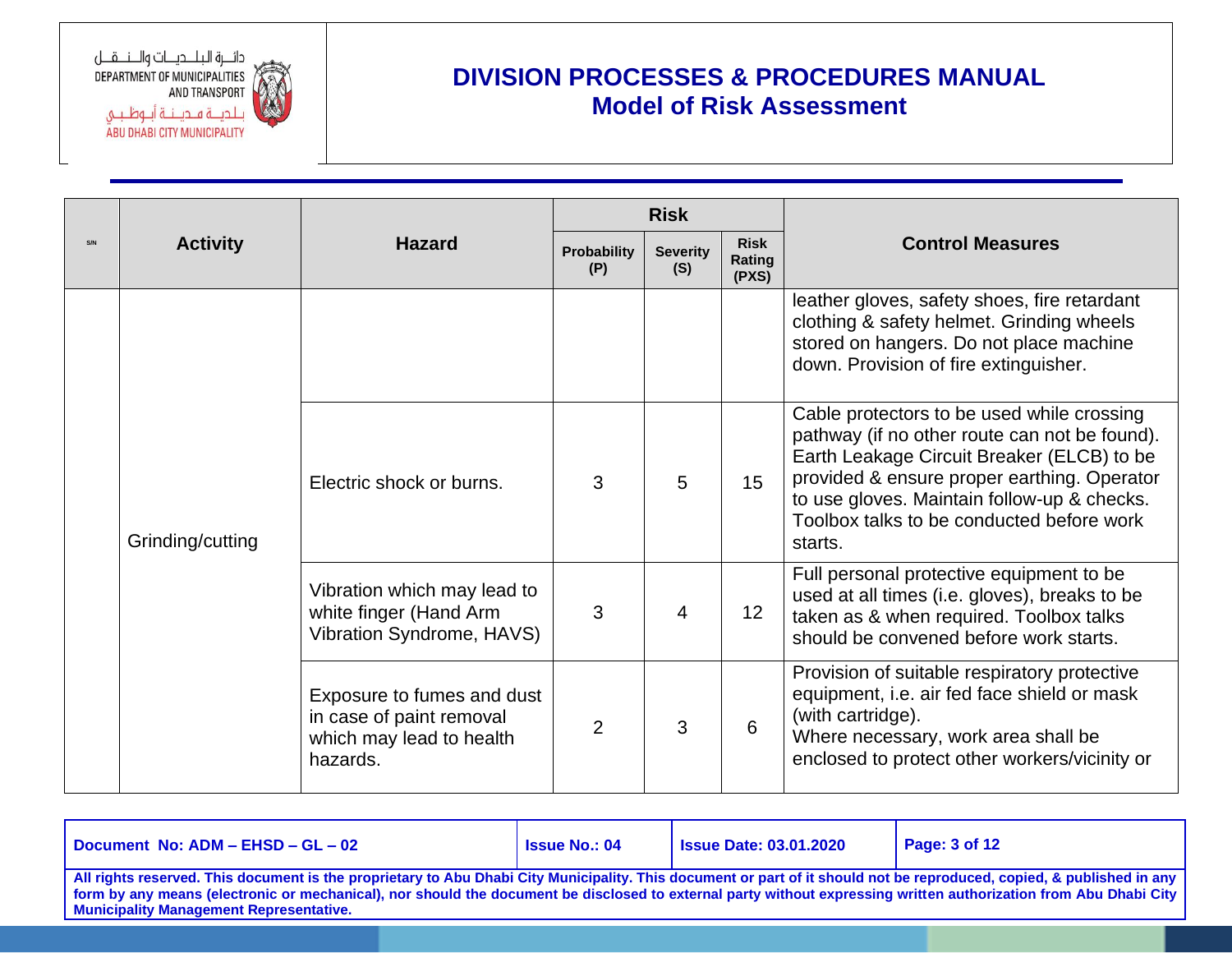دائـــرة البــلــــديــــات والــــنـــقـــل DEPARTMENT OF MUNICIPALITIES AND TRANSPORT ABU DHABI CITY MUNICIPALITY

|   |                              |                                                                                                                                      |                    | <b>Risk</b>            |                                |                                                                                                                                                                                                                                                                                            |
|---|------------------------------|--------------------------------------------------------------------------------------------------------------------------------------|--------------------|------------------------|--------------------------------|--------------------------------------------------------------------------------------------------------------------------------------------------------------------------------------------------------------------------------------------------------------------------------------------|
|   | <b>Activity</b>              | <b>Hazard</b>                                                                                                                        | Probability<br>(P) | <b>Severity</b><br>(S) | <b>Risk</b><br>Rating<br>(PXS) | <b>Control Measures</b>                                                                                                                                                                                                                                                                    |
|   |                              |                                                                                                                                      |                    |                        |                                | barriers shall be erected around the work<br>area to prevent access.                                                                                                                                                                                                                       |
|   | Grinding/cutting             | Slip, trip & fall due to<br>improper arrangement of<br>electrical cables/leads.                                                      | 2                  | 3                      | 6                              | Cables/leads shall be tied, secured & fixed<br>properly.                                                                                                                                                                                                                                   |
|   |                              | Flying particles & slags may<br>cause eyes or skin injuries.<br>Emitted ultra-violet ray and<br>arc will lead to eyes<br>irritation. | 3                  | 4                      | 12                             | Welders to wear full face welding mask<br>(welding hood) with dark eye protection. Dark<br>safety glasses for helpers. Toolbox talks<br>should be conducted before job starts.                                                                                                             |
| 4 | Welding and flame<br>cutting | Inhalation of toxic fumes &<br>gases may lead to health<br>implications.                                                             | 3                  | 4                      | 12                             | Extractors shall be used at all times for any<br>welding and cutting activities. Welding hood<br>& cartridge mask should be used.                                                                                                                                                          |
|   |                              | Electric shock, or<br>electrocution.                                                                                                 | 3                  | 5                      | 15                             | Periodical inspection for electrical welding<br>equipment. ELCB to be provided and ensure<br>proper earthing & testing to be conducted.<br>Electrode holders are to be properly insulated<br>& have no bare parts except electrode itself.<br>Welding cables are to be connected properly. |

| Document No: ADM - EHSD - GL - 02                                                                                                                                                                                                                                                                                                                                                             | <b>Issue No.: 04</b> | <b>Issue Date: 03.01.2020</b> | Page: $4$ of 12 |  |  |  |
|-----------------------------------------------------------------------------------------------------------------------------------------------------------------------------------------------------------------------------------------------------------------------------------------------------------------------------------------------------------------------------------------------|----------------------|-------------------------------|-----------------|--|--|--|
| All rights reserved. This document is the proprietary to Abu Dhabi City Municipality. This document or part of it should not be reproduced, copied, & published in any<br>form by any means (electronic or mechanical), nor should the document be disclosed to external party without expressing written authorization from Abu Dhabi City<br><b>Municipality Management Representative.</b> |                      |                               |                 |  |  |  |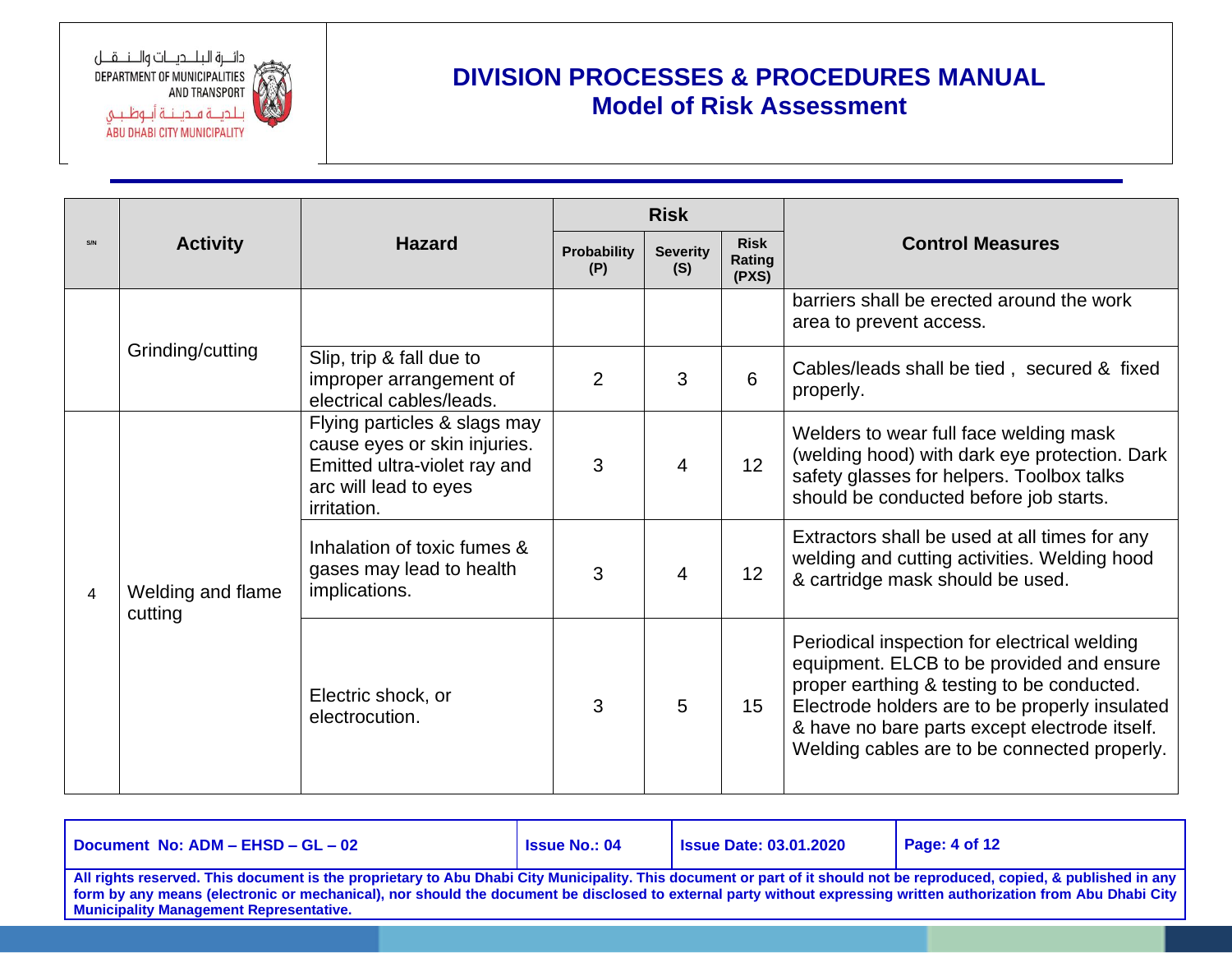

|     |                                                  |                                                                                                       | <b>Risk</b>               |                         |                                |                                                                                                                                                                                                                                                                                                                             |
|-----|--------------------------------------------------|-------------------------------------------------------------------------------------------------------|---------------------------|-------------------------|--------------------------------|-----------------------------------------------------------------------------------------------------------------------------------------------------------------------------------------------------------------------------------------------------------------------------------------------------------------------------|
| S/N | <b>Activity</b>                                  | <b>Hazard</b>                                                                                         | <b>Probability</b><br>(P) | <b>Severity</b><br>(S)  | <b>Risk</b><br>Rating<br>(PXS) | <b>Control Measures</b>                                                                                                                                                                                                                                                                                                     |
|     | Welding and flame<br>cutting                     | Skin burns and fire                                                                                   | $\overline{2}$            | 4                       | 8                              | leather gloves & safety boot. Only trained &<br>authorized personnel to use welding<br>machine. Enclose welding area as possible &<br>use fire blanket/fire extinguisher as required.<br>Use of hot work permit. Toolbox talks should<br>be conducted before job starts.                                                    |
|     |                                                  | Gas leakage, fire or<br>explosion (from acetylene<br>/propane cylinders when<br>using flame cutting). | 3                         | 5                       | 15                             | Oxygen, acetylene and/or propane cylinders<br>shall be secured & provided with regulator &<br>flash back arrestor. Allocation of suitable fire<br>extinguisher.                                                                                                                                                             |
| 5   | Use of scaffolding<br>and platforms<br>(cradles) | Fall from height may lead to<br>injury or fractures.                                                  | $\overline{2}$            | $\overline{\mathbf{4}}$ | 8                              | All scaffolding/platforms material to be of<br>sound materials. Provision of edges<br>protection & life- line. Training & toolbox talk<br>to be conducted. Only trained<br>scaffolders/specialists to be used on the job.<br>Use appropriate PPE. Only certified body<br>harnesses to be used. Use of appropriate<br>tools. |

| Document No: ADM - EHSD - GL - 02              | <b>Issue No.: 04</b>                                                                                                                                                                                                                                                                                                                        | <b>Issue Date: 03.01.2020</b> | $\vert$ Page: 5 of 12 |  |  |  |  |  |
|------------------------------------------------|---------------------------------------------------------------------------------------------------------------------------------------------------------------------------------------------------------------------------------------------------------------------------------------------------------------------------------------------|-------------------------------|-----------------------|--|--|--|--|--|
| <b>Municipality Management Representative.</b> | All rights reserved. This document is the proprietary to Abu Dhabi City Municipality. This document or part of it should not be reproduced, copied, & published in any<br>form by any means (electronic or mechanical), nor should the document be disclosed to external party without expressing written authorization from Abu Dhabi City |                               |                       |  |  |  |  |  |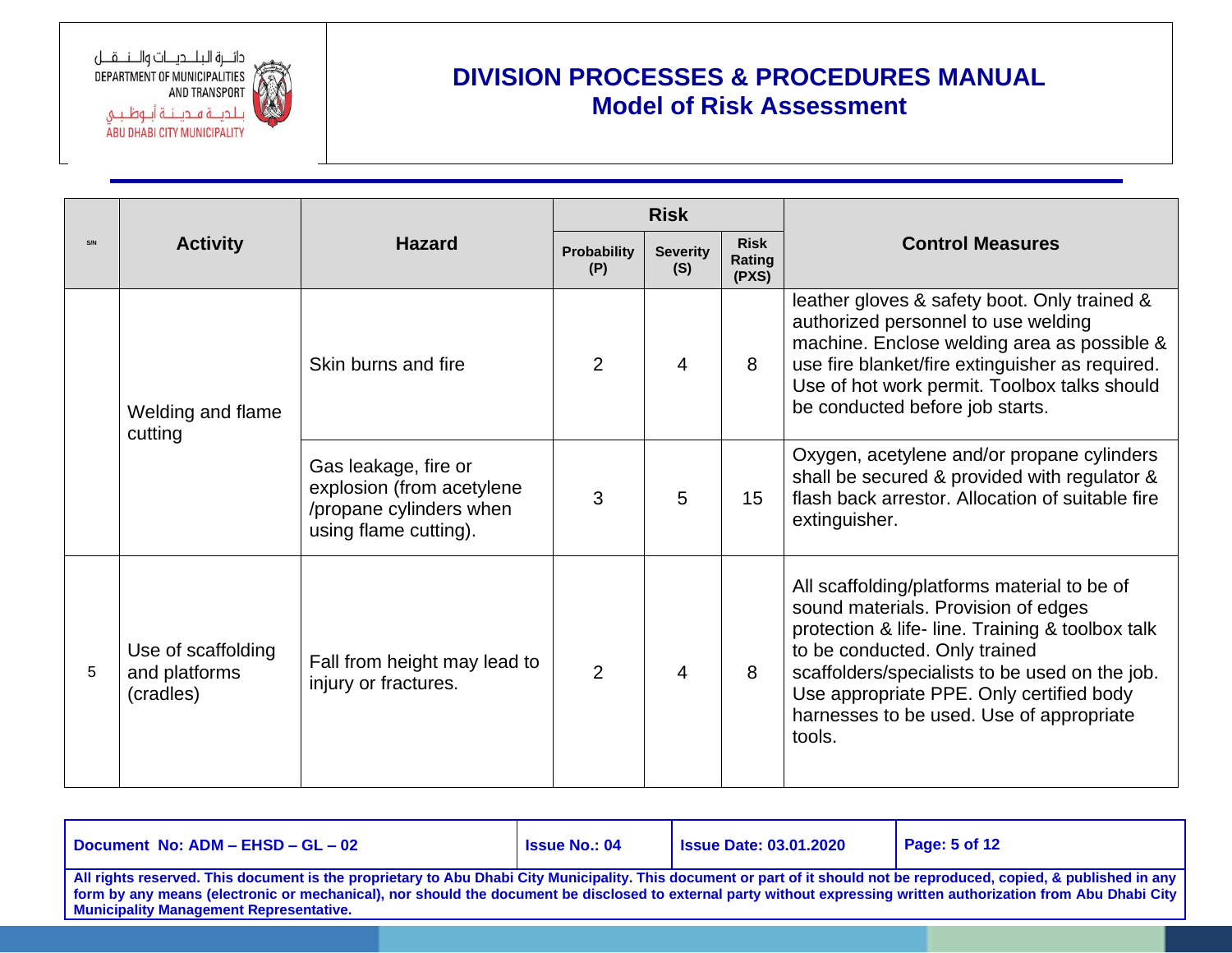

|     |                                     |                                                                             |                           | <b>Risk</b>                                              |    |                                                                                                                                                                                                                                                                                                                                           |
|-----|-------------------------------------|-----------------------------------------------------------------------------|---------------------------|----------------------------------------------------------|----|-------------------------------------------------------------------------------------------------------------------------------------------------------------------------------------------------------------------------------------------------------------------------------------------------------------------------------------------|
| S/N | <b>Activity</b>                     | <b>Hazard</b>                                                               | <b>Probability</b><br>(P) | <b>Risk</b><br><b>Severity</b><br>Rating<br>(S)<br>(PXS) |    | <b>Control Measures</b>                                                                                                                                                                                                                                                                                                                   |
|     | Use of scaffolding<br>and platforms | Scaffolds/platform s<br>collapsing can cause injury,<br>fatality or damage. | 2                         | 4                                                        | 8  | Scaffolding/platforms to be erected as per<br>applicable standards. Manual handling as per<br>procedure. Continuous supervision on the<br>job. Scaff tag system to be adopted. Provide<br>adequate warning signs.<br>Scaffolding/platforms to be inspected by<br>certified inspectors prior of usage. Toolbox<br>talks before job starts. |
|     | (cradles)                           | Falling of materials may<br>lead to injury or fractures.                    | 3                         | 4                                                        | 12 | Equipped with fully boarded platforms that<br>are wide enough for the work and access.<br>Equipped with appropriate protective<br>measures to prevent people or objects falling<br>from height. Guardrails and toe boards.<br>Provided with a safe means of access.                                                                       |
| 6   | Use of ladders                      | Fall from height may lead<br>to injury or fractures.                        | 3                         | 4                                                        | 12 | Ladders to be tied on top & bottom. Home-<br>made ladders are not allowed. Safe landing<br>distance (1 meter) on the top of the ladder<br>should be maintained. Toolbox talk about<br>proper use of suitable ladders to be provided.                                                                                                      |

| Document No: ADM - EHSD - GL - 02                                                                                                                                                                                                                                                                                                                                                      | <b>Issue No.: 04</b> | <b>Issue Date: 03.01.2020</b> | Page: 6 of 12 |
|----------------------------------------------------------------------------------------------------------------------------------------------------------------------------------------------------------------------------------------------------------------------------------------------------------------------------------------------------------------------------------------|----------------------|-------------------------------|---------------|
| All rights reserved. This document is the proprietary to Abu Dhabi City Municipality. This document or part of it should not be reproduced, copied, & published in any<br>form by any means (electronic or mechanical), nor should the document be disclosed to external party without expressing written authorization from Abu Dhabi City<br>Municipality Management Representative. |                      |                               |               |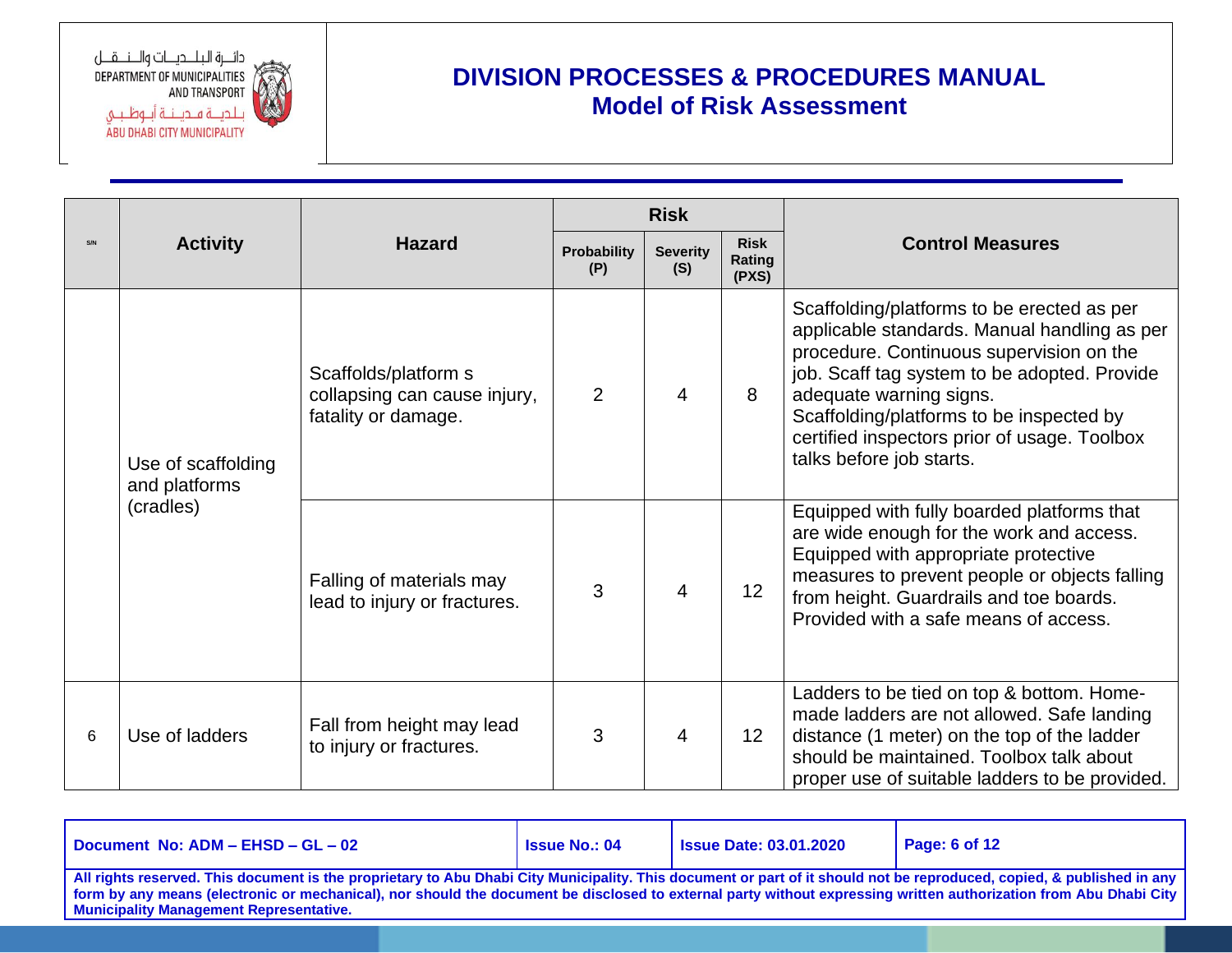دائـــرة الـبـلــــديــــات والــــنــــقــــل DEPARTMENT OF MUNICIPALITIES AND TRANSPORT ABU DHABI CITY MUNICIPALITY

### **DIVISION PROCESSES & PROCEDURES MANUAL Model of Risk Assessment**

|     |                                                              |                                                                                                                                                                                                              |                           | <b>Risk</b>            |                                |                                                                                                                                                                                                                                                                  |
|-----|--------------------------------------------------------------|--------------------------------------------------------------------------------------------------------------------------------------------------------------------------------------------------------------|---------------------------|------------------------|--------------------------------|------------------------------------------------------------------------------------------------------------------------------------------------------------------------------------------------------------------------------------------------------------------|
| S/N | <b>Activity</b>                                              | <b>Hazard</b>                                                                                                                                                                                                | <b>Probability</b><br>(P) | <b>Severity</b><br>(S) | <b>Risk</b><br>Rating<br>(PXS) | <b>Control Measures</b>                                                                                                                                                                                                                                          |
|     |                                                              | Electrocution when<br>unsuitable ladder (metallic)<br>used on electrical work.                                                                                                                               | 3                         | 5                      | 15                             | Only fiber glass-made ladder or inspected<br>wooden manufactured ladder to be used.<br>Proper isolation of the electrical source.<br>Toolbox talks before job commences.                                                                                         |
| 7   | <b>Electrical works</b><br>(installation, &<br>maintenance). | Electrical shocks, burns or<br>electrocution and fire.                                                                                                                                                       | 3                         | 5                      | 15                             | Required safety equipments to be used in<br>DBs (e.g. Breakers, ELCB). Applying work<br>permit, lockout/tagout procedure & isolation.<br>Provision of suitable PPE. Allocation of<br>suitable fire extinguisher. Training and<br>toolbox talk to be provided.    |
|     |                                                              | Cuts, laceration & bruises in<br>case of termination cables<br>and wires.                                                                                                                                    | $\overline{2}$            | 3                      | 6                              | Provision of suitable PPE (gloves, long-<br>sleeve coverall. Appropriate tools should be<br>used. Toolbox talks should be provided.                                                                                                                              |
| 8   | Working with<br>chemicals and<br>solvents.                   | Inhalation of vapors and<br>fumes may lead to health<br>effects (upper & lower<br>respirator y system. Splash<br>into eyes may lead to<br>irritation and harm.<br>Suffocation in case of poor<br>ventilation | 3                         | $\overline{4}$         | 12                             | Suitable Personal Protective Equipment<br>(PPE) must be worn, e.g. mask, goggle,<br>gloves, long sleeve coverall, safety shoes.<br>MSDS (Material Safety Data Sheet) should<br>be obtained and read carefully. Arranging of<br>tool box talk before work begins. |
|     |                                                              | Exposure, contact &<br>absorption through skin may<br>cause burns & dermatitis                                                                                                                               | 3                         | 3                      | 9                              |                                                                                                                                                                                                                                                                  |

**Document No: ADM – EHSD – GL – 02 Issue No.: 04 Issue Date: 03.01.2020 Page: 7 of 12 All rights reserved. This document is the proprietary to Abu Dhabi City Municipality. This document or part of it should not be reproduced, copied, & published in any form by any means (electronic or mechanical), nor should the document be disclosed to external party without expressing written authorization from Abu Dhabi City Municipality Management Representative.**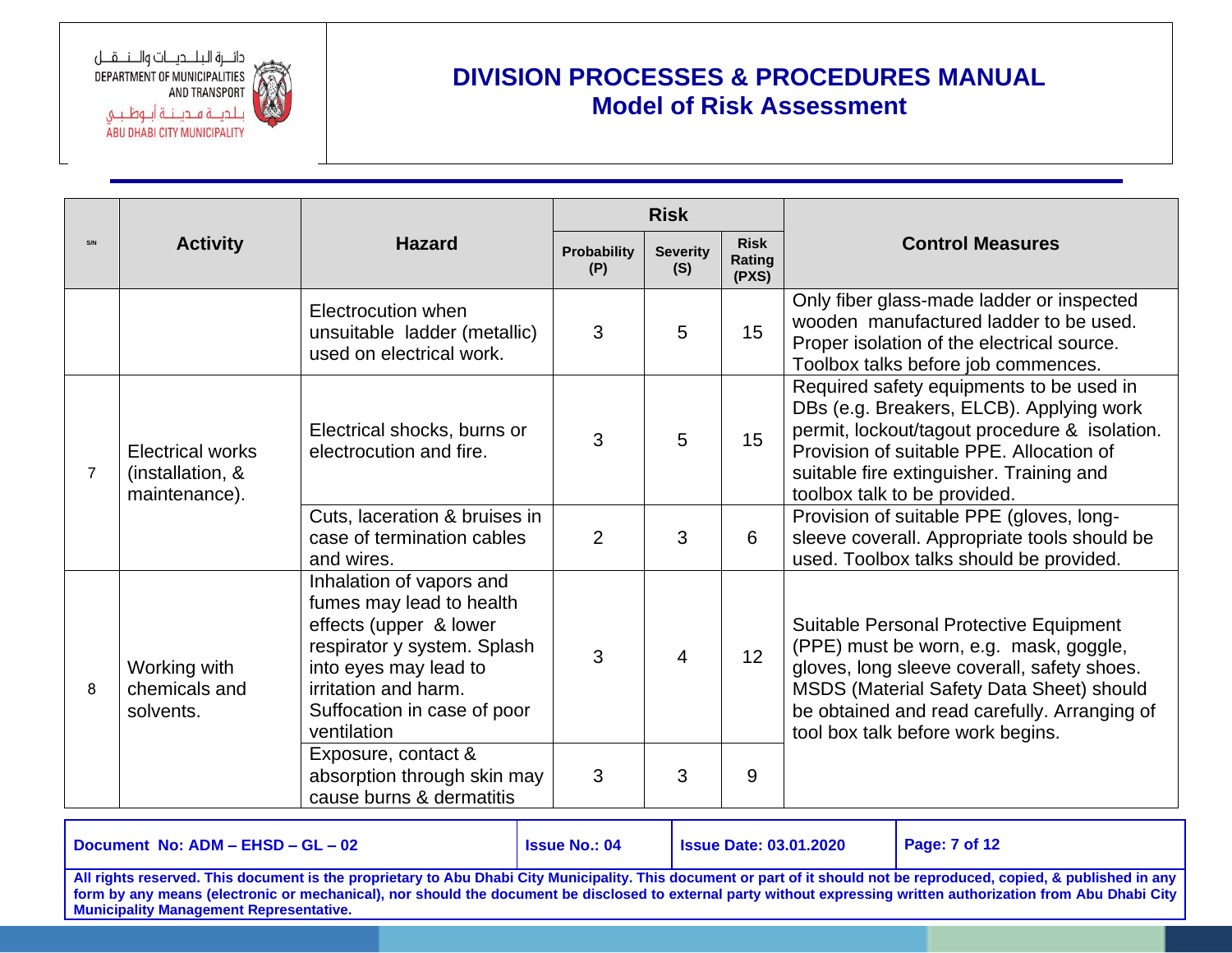دائـــرة البــلــــديــــات والــــنـــقــــل DEPARTMENT OF MUNICIPALITIES AND TRANSPORT **ABU DHABI CITY MUNICIPALITY** 

|              |                                                           |                                                             |                | <b>Risk</b>            |                                |                                                                                                                                                                                                                                                                |
|--------------|-----------------------------------------------------------|-------------------------------------------------------------|----------------|------------------------|--------------------------------|----------------------------------------------------------------------------------------------------------------------------------------------------------------------------------------------------------------------------------------------------------------|
| S/N          | <b>Activity</b>                                           | <b>Hazard</b><br><b>Probability</b><br>(P)                  |                | <b>Severity</b><br>(S) | <b>Risk</b><br>Rating<br>(PXS) | <b>Control Measures</b>                                                                                                                                                                                                                                        |
|              |                                                           | Fire                                                        | $\overline{2}$ | 5                      | 10 <sup>°</sup>                | Provision of suitable fire extinguisher close-<br>by. Smoking in not allowed in working area.                                                                                                                                                                  |
|              | Working with<br>chemicals and<br>solvents.                | Leakage and spillage may<br>lead to soil pollution          | 2              | $\overline{2}$         | 4                              | Cleaning of any excess or spilled chemicals<br>immediately. Spill kits to be provided.<br>Chemicals should be kept to minimum<br>quantity at site, & must be stored in tight &<br>proper containers or drums. Provision of<br>dripping trays where applicable. |
|              |                                                           | Cuts and laceration caused<br>by using hand tools.          | $\overline{2}$ | 3                      | 6                              | Proper tools should be used. Suitable PPE to<br>be provided. Toolbox talk to be conducted<br>regularly.                                                                                                                                                        |
|              | Plumbing, fixing                                          | Suffocation caused by using<br>glues, silicon and solvents. | $\overline{2}$ | 4                      | 8                              | Proper ventilation & provision of suitable PPE<br>(mask, of face shield)                                                                                                                                                                                       |
| $\mathsf{Q}$ | toilets set and<br>sanitary wares,<br>ceramics and tiles. | Trips and falls which may<br>lead to injury.                | 2              | 3                      | 6                              | Good sorting & storing of materials.<br>Appropriate housekeeping.                                                                                                                                                                                              |

| Document No: ADM - EHSD - GL - 02                                                                                                                                                                                                                                                                                                                                                             | <b>Issue No.: 04</b> | <b>Issue Date: 03.01.2020</b> | Page: $8$ of 12 |  |  |  |  |
|-----------------------------------------------------------------------------------------------------------------------------------------------------------------------------------------------------------------------------------------------------------------------------------------------------------------------------------------------------------------------------------------------|----------------------|-------------------------------|-----------------|--|--|--|--|
| All rights reserved. This document is the proprietary to Abu Dhabi City Municipality. This document or part of it should not be reproduced, copied, & published in any<br>form by any means (electronic or mechanical), nor should the document be disclosed to external party without expressing written authorization from Abu Dhabi City<br><b>Municipality Management Representative.</b> |                      |                               |                 |  |  |  |  |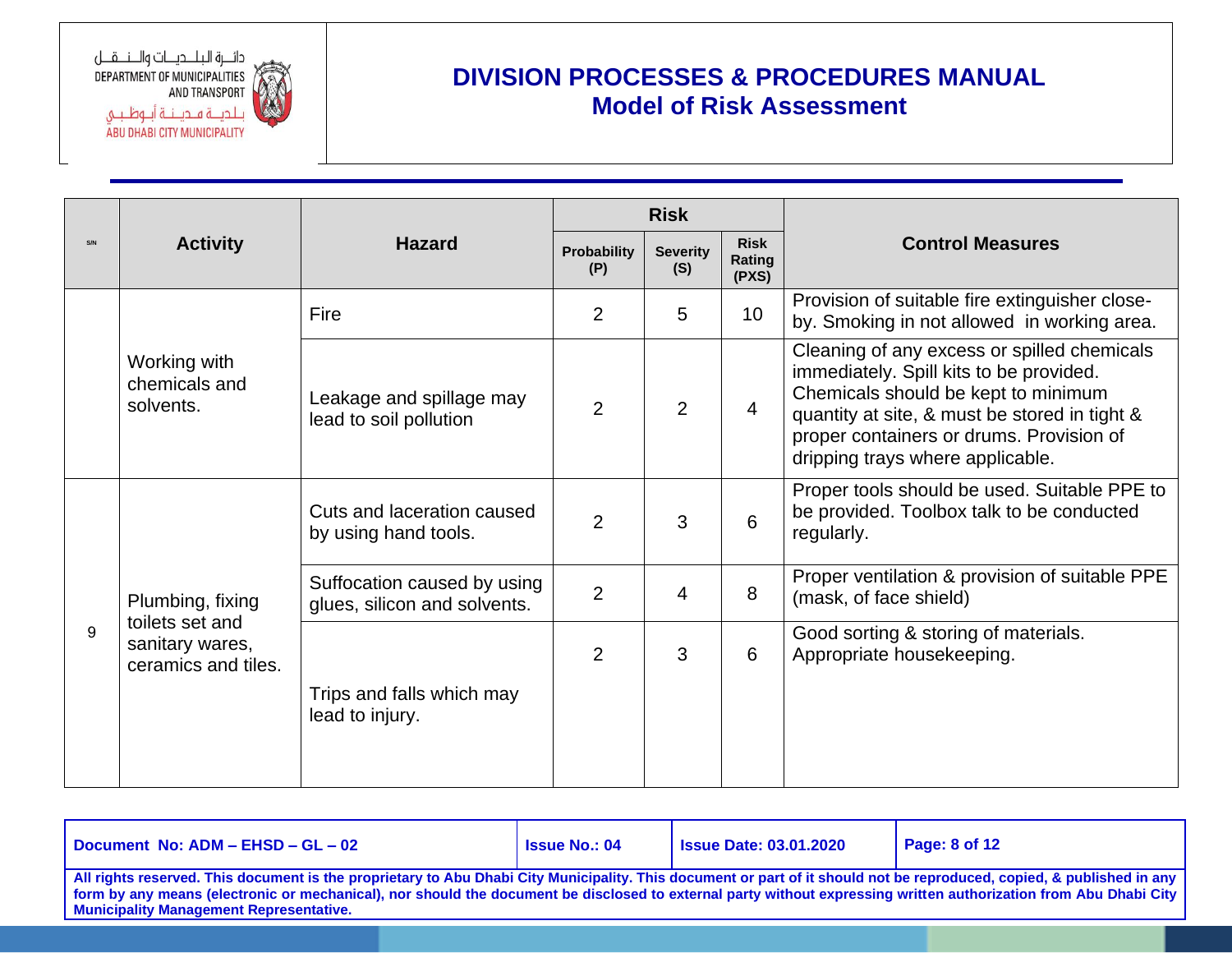دائــرة البلـــديـــات والـــنـــقـــل DEPARTMENT OF MUNICIPALITIES AND TRANSPORT ة فــديـــنـــة أبـــوظــبـــي ABU DHABI CITY MUNICIPALITY

|     |                                      |                                                                                                                                            | <b>Risk</b>               |                        |                                |                                                                                                                                                                                                                |
|-----|--------------------------------------|--------------------------------------------------------------------------------------------------------------------------------------------|---------------------------|------------------------|--------------------------------|----------------------------------------------------------------------------------------------------------------------------------------------------------------------------------------------------------------|
| S/N | <b>Activity</b>                      | <b>Hazard</b>                                                                                                                              | <b>Probability</b><br>(P) | <b>Severity</b><br>(S) | <b>Risk</b><br>Rating<br>(PXS) | <b>Control Measures</b>                                                                                                                                                                                        |
| 10  | Plastering                           | Inhalation of odors, vapors<br>& fumes may lead to health<br>effects (respirator y<br>system). Splash into eyes<br>may lead to irritation. | 3                         | $\overline{4}$         | 12                             |                                                                                                                                                                                                                |
|     |                                      | Exposure & contact into<br>skin may cause<br>inflammation & dermatitis.                                                                    | $\overline{2}$            | 3                      | 6                              |                                                                                                                                                                                                                |
|     |                                      | Inhalation & contact with<br>cement & powder may<br>cause skin dermatitis, eyes<br>and respiratory system<br>inflammation.                 | 3                         | 4                      | 12                             | Suitable Personal Protective Equipment<br>(PPE) must be worn, e.g. mask, goggle,<br>gloves, safety shoes/boot, and long-sleeve<br>coverall. Good ventilation must be<br>maintained. MSDS (Material Safety Data |
| 11  | Using concrete and<br>cement mortar. | Health hazard related to the<br>skin contact with concrete<br>may cause skin<br>inflammation.                                              | $\overline{2}$            | 3                      | 6                              | Sheet) should be obtained and read carefully.<br>Arranging of tool box talk before work begins.                                                                                                                |

| Document No: ADM - EHSD - GL - 02                                                                                                                                                                                                                                                                                                                                                             | <b>Issue No.: 04</b> | <b>Issue Date: 03.01.2020</b> | Page: $9$ of 12 |  |  |  |
|-----------------------------------------------------------------------------------------------------------------------------------------------------------------------------------------------------------------------------------------------------------------------------------------------------------------------------------------------------------------------------------------------|----------------------|-------------------------------|-----------------|--|--|--|
| All rights reserved. This document is the proprietary to Abu Dhabi City Municipality. This document or part of it should not be reproduced, copied, & published in any<br>form by any means (electronic or mechanical), nor should the document be disclosed to external party without expressing written authorization from Abu Dhabi City<br><b>Municipality Management Representative.</b> |                      |                               |                 |  |  |  |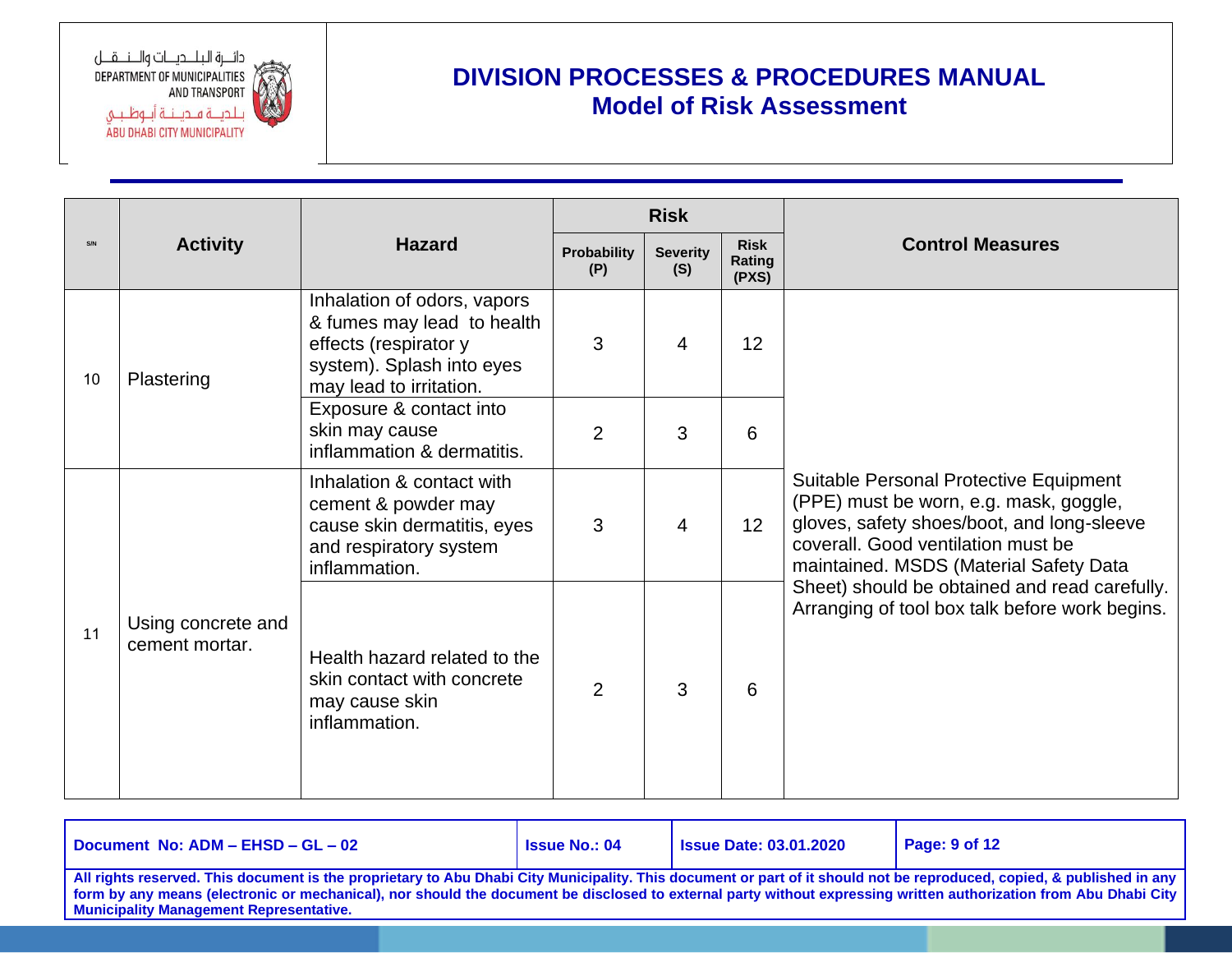دائـــرة البــلــــديــــات والــــنـــقـــل DEPARTMENT OF MUNICIPALITIES AND TRANSPORT ، مــديـــنـــة أبـــوظــبـــي **ABU DHABI CITY MUNICIPALITY** 

|    |                                         |                                                                                      |                    | <b>Risk</b>            |                                |                                                                                                                                                                                                                                                                                |  |  |
|----|-----------------------------------------|--------------------------------------------------------------------------------------|--------------------|------------------------|--------------------------------|--------------------------------------------------------------------------------------------------------------------------------------------------------------------------------------------------------------------------------------------------------------------------------|--|--|
|    | <b>Hazard</b><br><b>Activity</b><br>(P) |                                                                                      | <b>Probability</b> | <b>Severity</b><br>(S) | <b>Risk</b><br>Rating<br>(PXS) | <b>Control Measures</b>                                                                                                                                                                                                                                                        |  |  |
| 12 | Manual handling                         | Health hazards such as<br>muscles Strains/sprains and<br>back pain.                  | 3                  | 4                      | 12                             | Any high risk task should be identified and<br>mechanized.<br>Package size must be reduced, lifting aid is<br>used, and load is secured.<br>Access routes shall be kept clear at all times.                                                                                    |  |  |
|    |                                         | Slips, trips & falls which<br>may lead to injury or harm.                            | $\overline{2}$     | 3                      | 6                              | Suitable PPE shall be worn to protect feet,<br>legs and hands. Toolbox talk should be<br>conducted before work starts.                                                                                                                                                         |  |  |
|    |                                         | Fall of load which may lead<br>to body injury or fracture.                           | 3                  | 4                      | 12                             |                                                                                                                                                                                                                                                                                |  |  |
| 13 | All activities                          | Generation of wastes and<br>debris which may lead to<br>contamination and pollution. | 3                  | 3                      | 9                              | Skips/bins for collection and segregation of<br>waste and debris must be provided in the<br>site. Waste & debris to be removed from the<br>site to designated approved disposal area.<br>Toolbox talk about proper collection and<br>segregation of waste should be conducted. |  |  |

| Document No: ADM - EHSD - GL - 02                                                                                                                                                                                                                                                                                                                                                             | <b>Issue No.: 04</b> | <b>Issue Date: 03.01.2020</b> | Page: 10 of 12 |  |  |  |  |
|-----------------------------------------------------------------------------------------------------------------------------------------------------------------------------------------------------------------------------------------------------------------------------------------------------------------------------------------------------------------------------------------------|----------------------|-------------------------------|----------------|--|--|--|--|
| All rights reserved. This document is the proprietary to Abu Dhabi City Municipality. This document or part of it should not be reproduced, copied, & published in any<br>form by any means (electronic or mechanical), nor should the document be disclosed to external party without expressing written authorization from Abu Dhabi City<br><b>Municipality Management Representative.</b> |                      |                               |                |  |  |  |  |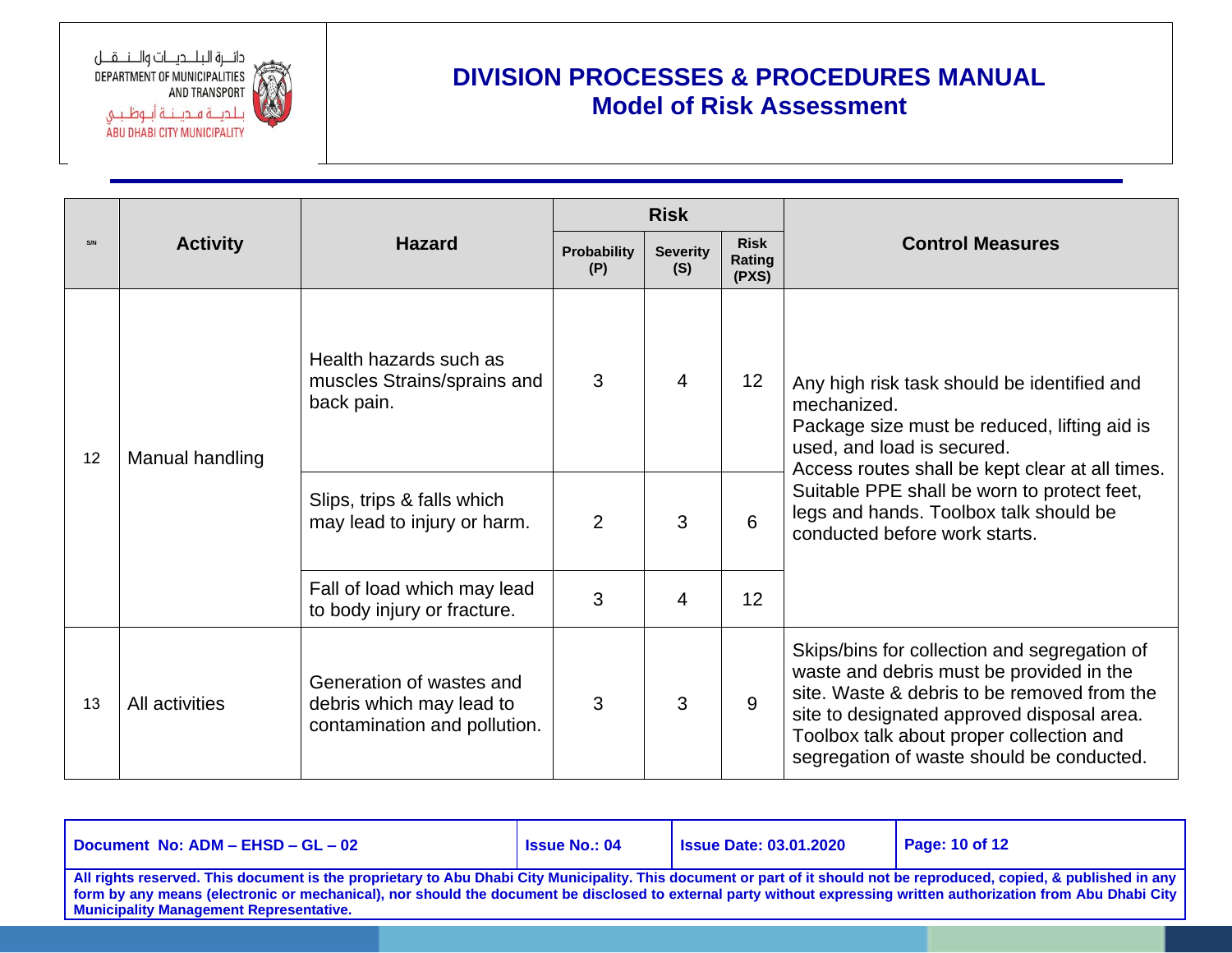

#### **Risk Grading Matrix Risk Grading Matrix**

|                                    | <b>SEVERITY</b>   |           |              |           |                  |  |  |
|------------------------------------|-------------------|-----------|--------------|-----------|------------------|--|--|
| <b>PROBABILITY</b>                 | Insignificant (1) | Minor (2) | Moderate (3) | Major (4) | Catastrophic (5) |  |  |
| <b>Rare (1)</b>                    |                   |           |              |           |                  |  |  |
| Possible (2)                       |                   |           |              |           |                  |  |  |
| Likely (3)                         |                   |           |              |           |                  |  |  |
| Often (4)                          |                   |           | 12           | 16        | 20               |  |  |
| <b>Frequent/Almost Certain (5)</b> |                   |           | 15           | 20        | 25               |  |  |

| $15 - 25$ | <b>Extreme Risk</b>  | Absolutely Unacceptably High<br>Activity or industry should not proceed in current form                                                                         |
|-----------|----------------------|-----------------------------------------------------------------------------------------------------------------------------------------------------------------|
| $8 - 12$  | <b>High Risk</b>     | Unacceptably High<br>Activity or industry should be modified to include remedial planning and action<br>and be subject to detailed HSE assessment               |
| $4 - 6$   | <b>Moderate Risk</b> | Acceptable but must be managed at "As Low As Reasonably Practicable"<br>(ALARP)<br>Activity or industry can operate subject to management and / or modification |
| $1 - 3$   | <b>Low Risk</b>      | Acceptable without required further action<br>No action required unless escalation of risk is possible                                                          |

#### Hierarchy of Control (Controls identified may be a mixture of the hierarchy in order to provide minimum operator exposure)

| <b>Elimination</b>          | Eliminate the hazard.                                                                   |
|-----------------------------|-----------------------------------------------------------------------------------------|
| Substitution                | Provide an alternative that is capable of performing the same task and is safer to use. |
| <b>Engineering Controls</b> | Provide or construct a physical barrier or guard or technical measures                  |

| Document No: ADM - EHSD - GL - 02                                                                                                                                                                                                                                                                                                                                                          | <b>Issue No.: 04</b> | <b>Issue Date: 03.01.2020</b> | <b>Page: 11 of 12</b> |  |  |  |
|--------------------------------------------------------------------------------------------------------------------------------------------------------------------------------------------------------------------------------------------------------------------------------------------------------------------------------------------------------------------------------------------|----------------------|-------------------------------|-----------------------|--|--|--|
| All rights reserved. This document is the proprietary to Abu Dhabi City Municipality. This document or part of it should not be reproduced, copied, & published in any  <br>  form by any means (electronic or mechanical), nor should the document be disclosed to external party without expressing written authorization from Abu Dhabi City<br>Municipality Management Representative. |                      |                               |                       |  |  |  |